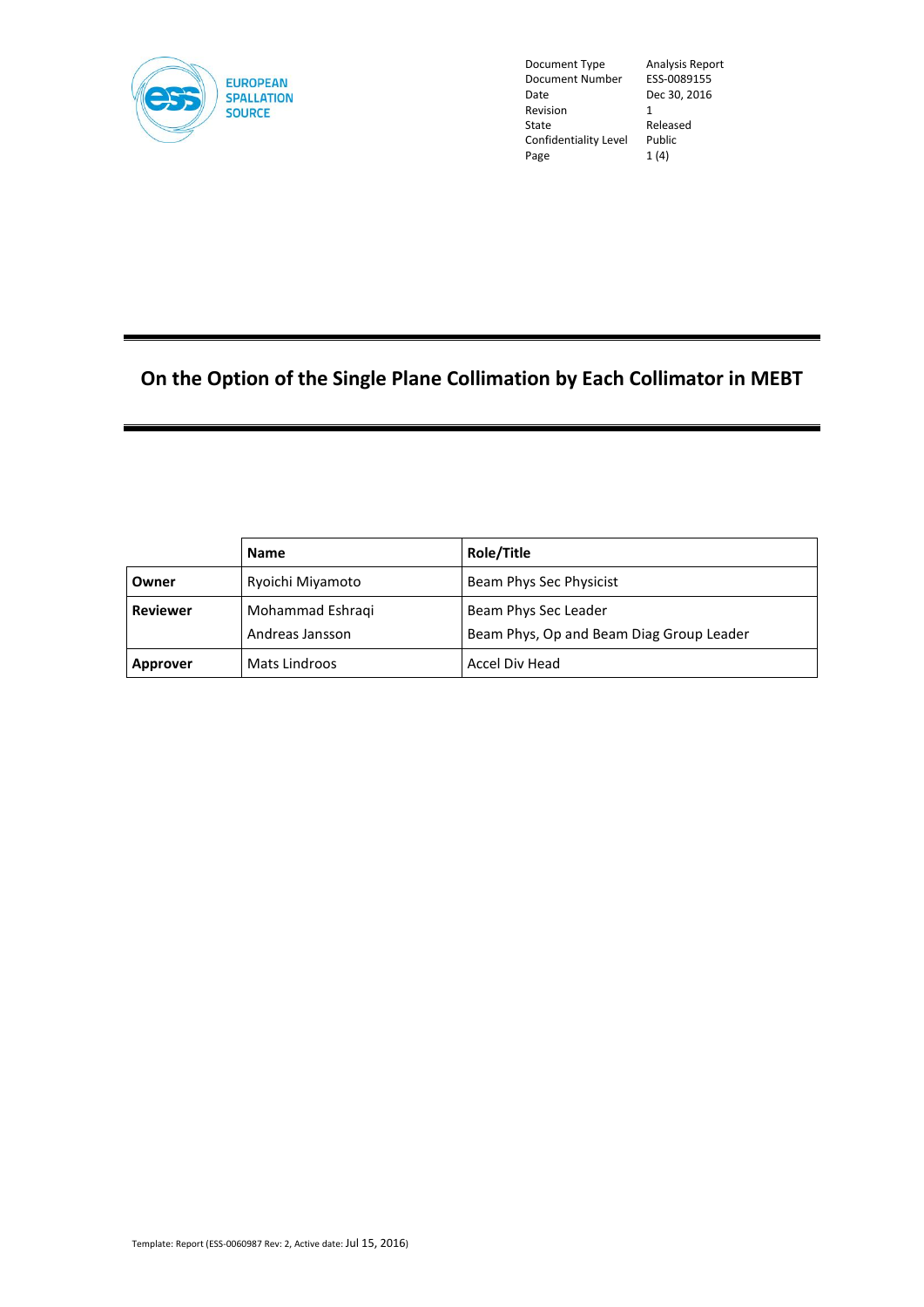Document Type Analysis Report Date Dec 30, 2016 Document Number ESS-0089155 State Released ESS-0089155 State State Released Revision 1 2008 1 2009 1 2009 1 2009 1 2009 1 2009 1 2009 1 2009 2 2009 2 2009 2 2009 2 2009 2 2009 2 2009 2 2009 2 2009 2 2009 2 2009 2 2009 2 2009 2 2009 2 2009 2 2009 2 2009 2 2009 2 2009 2 2009 2 2009 2 2009 2 2009 2 2

### **1. INTRODUCTION**

In the beam physics simulations and the accelerator requirements, it has been assumed that MEBT houses collimator systems at three locations, where the system at each location includes two blades for each transverse plane and four blades in total. Due to limitations in available spaces and costs, it has been considered that the system at each location includes only a pair of blades for one plane, at least during the commissioning and the initial phases of the operation, while maintaining the capability of housing four blades at each location in a later phase of the operation. This document reviews the functions of the MEBT collimators and discuss the implications if the above-mentioned option is actually adopted.

Figure 1 shows the schematic layout of the current baseline MEBT (version 2015.v0d) as well as the beam envelopes and apertures. In the figure, three locations with tight apertures at  $\sim$  0.86 m,  $\sim$  2.32 m, and  $\sim$  3.54 m correspond to the locations of the collimators.



Figure 1: Schematic layout (top) and beam envelopes with apertures (bottom) for MEBT.

## **2. COLLIMATORS FUNCTIONS AND IMPLICATIONS FOR COLLIMATING ONLY ONE PLANE AT EACH LOCATION**

As described and discussed below, the collimators in MEBT have four functions. The first function of the collimators is to clean transverse halos in the RFQ output beam, in case there are any. The three collimator locations are separated such as to cover all the direction in the phase space for both plane. This function of the collimators is discussed in detail in page 3 of [1]. If we apply the collimation to only one plane at each location, the phase space of ether plane is no longer covered. On top of that, simulations predict no preferred direction in the phase space or a preferred plane for the transverse plane halos in the RFQ output beam. For example, two likely causes of the halos in the RFQ output beam are a mismatch at the RFQ entrance and a lower level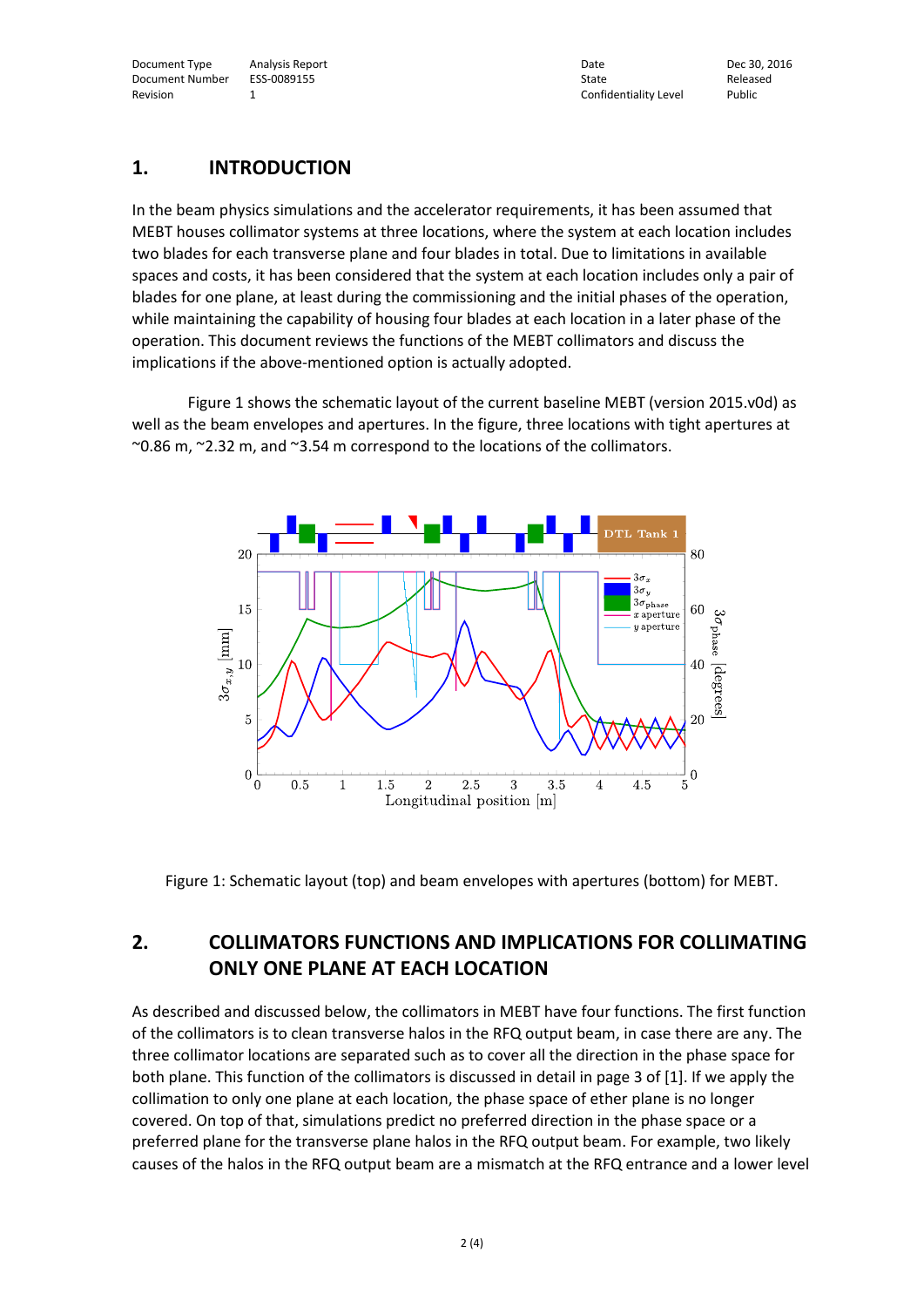Document Type Analysis Report Date Dec 30, 2016 Document Number ESS-0089155 State State Released Revision Confidentiality Level Public Released Revision 2014

1 Confidentiality Level

space charge compensation (compared to the nominal 95%) in the LEBT and, for these cases, there is no known mechanism to bias the distribution of the halos over the direction in the phase space or between the planes. Given these conditions, if we adopt this option of applying the collimation to only one plane at each location and thus break the coverage of the phase space, this function of the collimators is heavily compromised and we effectively lose one mitigation scheme of the transverse plane halos in the RFQ output beam.

The second function of the collimators is to compensate the transverse plane halos developed within the MEBT itself. Consisting of independent cavities and quadrupoles, the focusing of the MEBT cannot be as strong as those of the tightly structured RFQ and DTL and thus minor development of halos in a MEBT is hardly avoided when the current is high. The collimators allow to suppress such halo development within the MEBT itself. The optics of the horizontal and vertical planes in the MEBT are not identical since the fast chopping is conducted in the vertical plane. The beam goes through a waist in the vertical plane in the region of the chopper and its dump and the strong space charge force in the vertical plane in this region makes the situation of the halos in the transverse plane much worse in the MEBT (see Fig 4 of [1]). Thus, for this function of the collimators, the vertical plane is more important, especially for the second and third locations which are downstream of the chopper and its dump. Once the beam enters the DTL, the particles are redistributed within the beam and this rapid process evens out the halos in both plane. If evaluated at the end of the DTL, the halos in both plane are mostly originated from the halos in vertical plane developed within the MEBT (assuming no issue in the RFQ output beam). Hence, for this function, applying the collimation only to the vertical plane does not have a significant impact, unlike the case of the first function.

The third function of the collimators is to reduce the intensity of the partially-chopped bunches. The chopper plate of 450 mm is made of a stripline instead of a meander line and also the rise and fall time of the chopper is ~10 ns with respect to the 2.84 ns (352.21 MHz) of the bunch space. Because of these two conditions, several bunches receive kicks with intermediate strengths from the chopper (*partially-chopped*). The locations of the second and third collimators are close to the locations of the first and second maxima of the chopper's deflection. In other words, they are close to 90 and 270 degrees in phase advance from the chopper. This allows for these two collimators to scrape the partially-chopped bunches and reduce their intensities, thus reducing the losses in the DTL. Simulation studies on this subject were reported in [2,3]. Because the chopper deflects the beam in the vertical plane, this function requires vertical blades for the second and third collimator locations. Note the reduction of the intensity is mostly done by the second collimator so the second collimator is more important for this.

The fourth and last function of the collimators is to protect the aperture where the ratio between the beam size and aperture is small. Two critical locations in the MEBT are the chopper entrance, where a square aperture has a much smaller gap of 20 mm in the vertical plane, and the sixth quadrupole. For both case, the ratio becomes small for the vertical plane as seen Fig 1. The first and second collimators are located at these two location (to be precise, in front of the chopper and between the fifth and sixth quads for each) and it has been verified in simulations that these collimators could reduce the losses at these locations. There is no critical location for the horizontal plane so, for this function of the collimators, only the vertical collimation at the first and second locations matter.